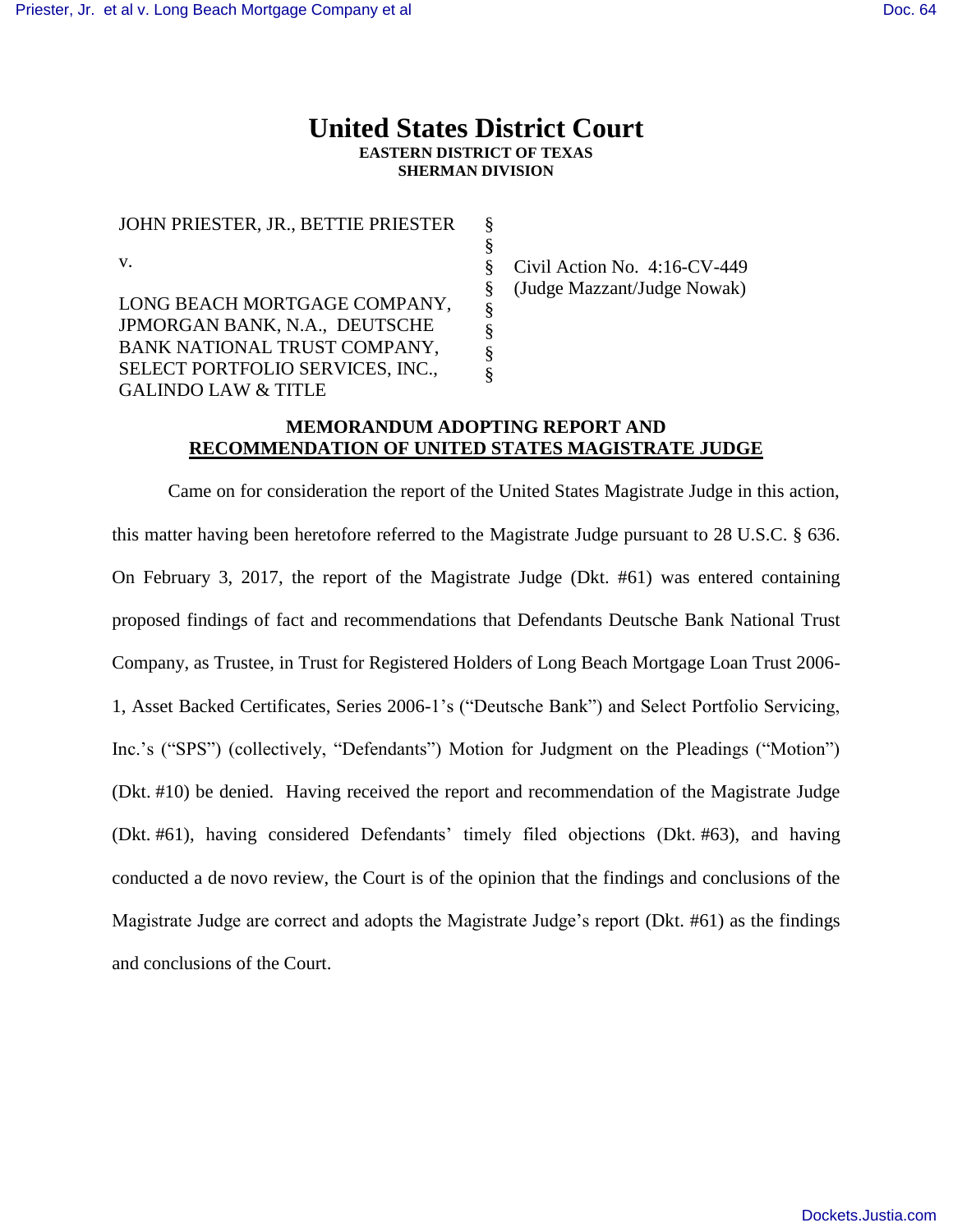#### **BACKGROUND**

In late 2005, Plaintiffs Bettie and John Priester ("Plaintiffs") acquired from Long Beach a home equity loan secured by a first lien on their home (Dkt. #3 at 5). *See also Priester v. JP Morgan Chase Bank, N.A.* (*Priester I*), 708 F.3d 667, 671 (5th Cir. 2013). Contemporaneous with closing the loan, Plaintiffs executed a Texas Home Equity Affidavit and Agreement (the "Home Equity Affidavit") making various representations, including that they closed the loan in compliance with the Texas Constitution (Dkt. #10, Exhibit A). Nearly five years later, in mid-2010, Plaintiffs sent Long Beach (and subsequently Chase, which had acquired the loan) a letter requesting that Long Beach and/or Chase "cure" alleged constitutional deficiencies with the home equity loan. Plaintiffs alleged they had only just discovered such deficiencies. Chase took no action to remedy the alleged deficiencies, and, as a result, Plaintiffs sued Chase (and various others) in state court, seeking declaratory judgment. Specifically, Plaintiffs asserted "that the closing of the loan occurred in their home rather than at the office of an attorney, the lender, or a title company as required by the Texas Constitution[] . . . [and] that they did not receive notice of their rights twelve days before closing as required by the state constitution." *Priester I*, 708 F.3d at 671. Chase then removed to federal court and, after the district court granted Chase's motion to dismiss and the Fifth Circuit affirmed, Plaintiffs' case was dismissed. *Id.* at 672, 679. In October 2013, the U.S. Supreme Court denied Plaintiffs' writ of certiorari (*see* Dkt. #62 in Case No. 4:10-cv-641).<sup>1</sup>

Subsequently, on November 26, 2014, Deutsche Bank filed an application for an expedited order of foreclosure under Texas Rule of Civil Procedure 736 ("Rule 736") seeking an order permitting it to proceed with foreclosure of Plaintiffs' home (hereinafter the "Original State Court

 $\overline{a}$ 

<sup>&</sup>lt;sup>1</sup> The Court refers to this set of proceedings collectively and hereinafter as the "Original Federal Action."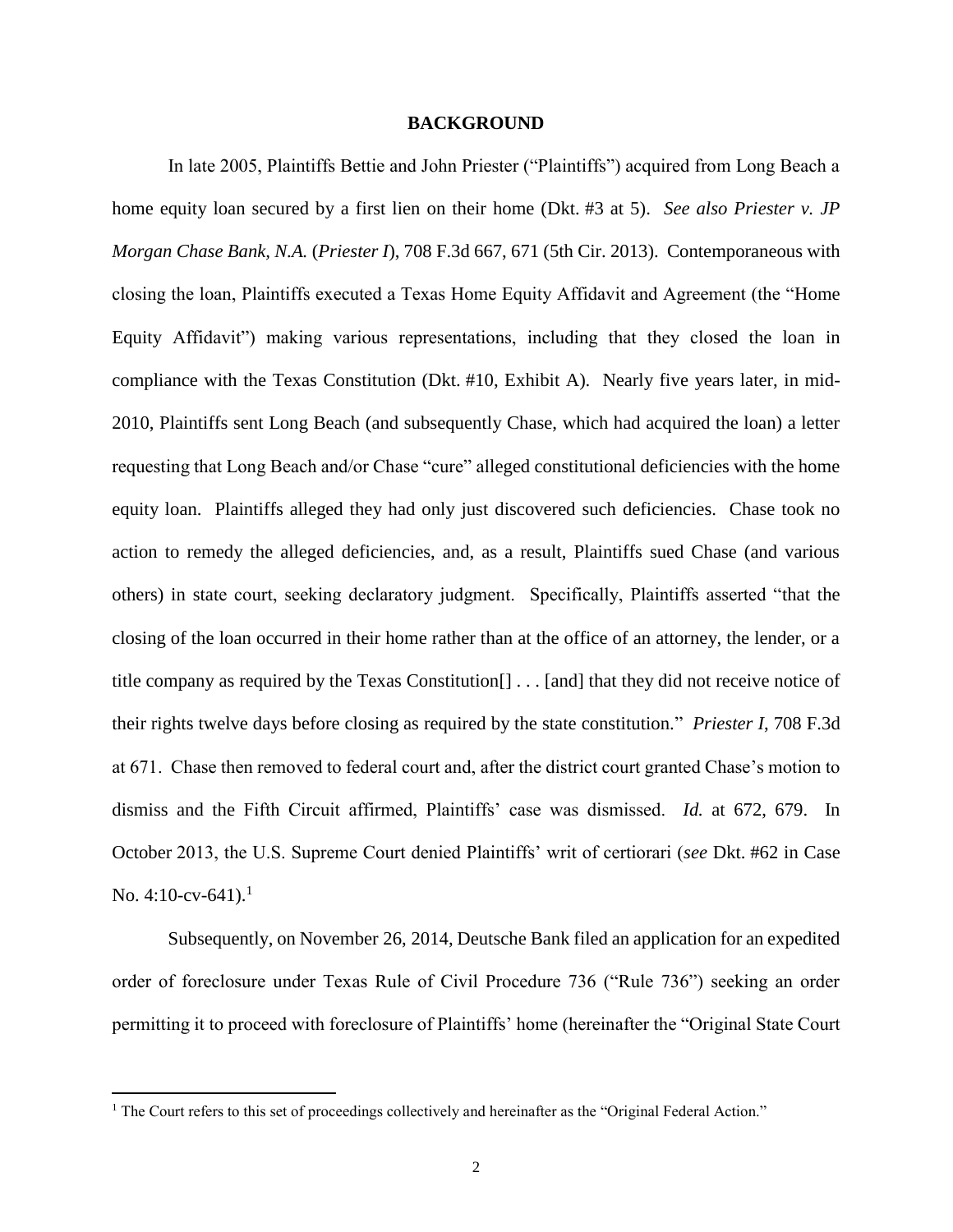Action") (*see* Register of Actions in Case No. 429-04751-2014 in the 429th District Court of Collin County, Texas). The parties to the Original State Court Action included Deutsche Bank (as applicant), the current occupant of the home (as defendant), and Plaintiffs (as defendants). After conducting a hearing, the state court ordered expedited foreclosure on March 15, 2016.

Pursuant to Rule 736.11, Plaintiffs initiated a separate proceeding on June 6, 2016, challenging the propriety of Deutsche Bank's foreclosure and seeking to stop enforcement of the March 15 foreclosure order (hereinafter the "Second State Court Action") (*see* Dkt. #3). Plaintiffs argued in the Second State Court Action the same constitutional issues raised in the Original Federal Action<sup>2</sup> and also asserted that Defendants acted in concert to induce Plaintiffs to close and sign loan documents and security instruments in violation of the Texas Constitution (Dkt. #3 at 9- 13). Specifically, Plaintiffs alleged in relevant part as follows:

Plaintiffs allege the loan closing took place at their home (in violation of Texas Constitution article XVI, section  $50(a)(6)(N)$  and that "they were not provided the notice, prescribed by [Texas Constitution article XVI, section  $50(g)$ ], at least twelve (12) days before the [l]oan closing took place." *Id.* at 10-11. Plaintiffs claim they first discovered these violations when they "visited an attorney regarding their home equity [l]oan with Long Beach" on July 16, 2010. *Id.* at 11. Plaintiffs thereafter notified Long Beach (and its successor-in-interest, Chase) of alleged deficiencies in the loan and security instruments; Plaintiffs assert that, following such notice, neither complied with the remedial provisions of Texas Constitution article XVI, section 50(a)(6)(Q)(x). *Id.* at 12-13. . . .

(Dkt. #55 at 3-4). Additionally, Plaintiffs raise defamation, fraud by nondisclosure, negligent misrepresentation and breach of contract claims against Defendants (Dkt. #3 at 15-32). Deutsche Bank and SPS removed the Second State Court Action to this Court on June 27, 2016 (Dkt. #1).

On July 20, 2016, Defendants filed their Motion for Judgment on the Pleadings (Dkt. #10).

Plaintiffs filed their Response to Defendants' Motion for Judgment on the Pleadings on

 $\overline{a}$ 

<sup>2</sup> The Court notes that the Texas Supreme Court decided *Wood v. HSBC Bank USA, N.A.*, 505 S.W.3d 542 (Tex. 2016), and *Garofolo v. Ocwen Loan Servicing, L.L.C.*, 497 S.W.3d 474 (Tex. 2016), in the interim.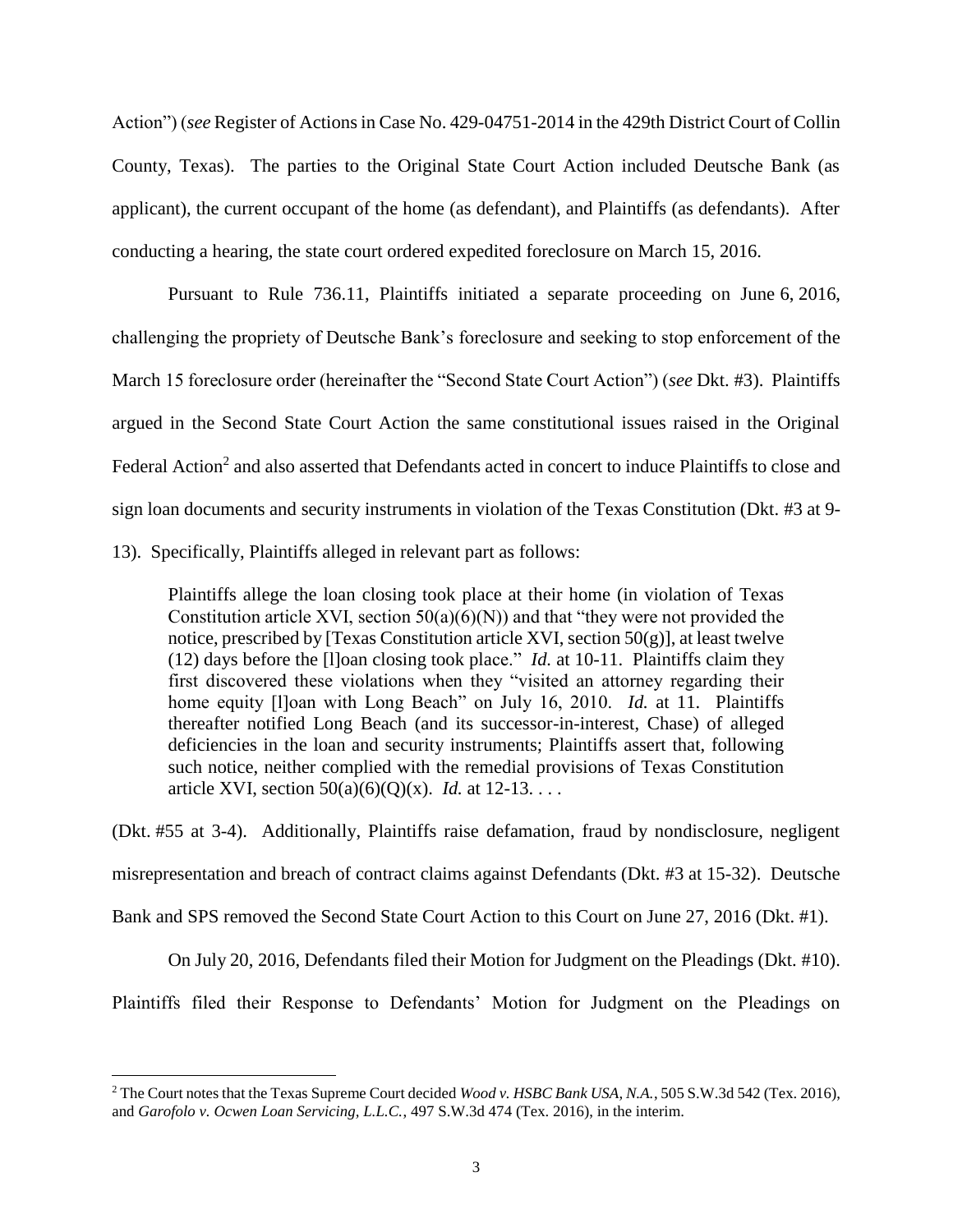August 8, 2016 (Dkt. #23), and Defendants filed their Reply in Support of Motion for Judgment on the Pleadings (Dkt. #28) on August 17, 2016. The Magistrate Judge entered the report and recommendation on February 3, 2017, recommending that Defendants' Motion be denied (Dkt. #61). Defendants timely filed their objections on February 17, 2017 (Dkt. #63).

### **OBJECTIONS**

A party who files timely written objections to a magistrate judge's report and recommendation is entitled to a de novo review of those findings or recommendations to which the party specifically objects. 28 U.S.C. § 636(b)(1)(C); Fed. R. Civ. P. 72(b)(2)-(3). At the outset, the Court notes neither party objects to the Magistrate Judge's findings that (1) Defendants properly pleaded their affirmative defenses (Dkt. #61 at 5-6) and (2) the Court properly considered the Home Equity Affidavit (Dkt. #61 at 7-8). As such, and after de novo review of the record, the Court holds these findings are correct. The Court now turns to Defendants' objections. Defendants specifically object to the Magistrate Judge's findings and recommendations as follows: the Magistrate Judge erred in finding that (1) estoppel on Plaintiff's claims is not appropriate; and (2) res judicata is not yet established.

#### *Objection 1: Estoppel*

Defendants object that the Magistrate Judge erred in finding that the Home Equity Affidavit cannot estop Plaintiffs' claims at this stage of the proceeding. Defendants argue that, because the Home Equity Affidavit forms a basis and/or a part of Plaintiffs' own pleadings, controlling precedent permits estoppel even at this early stage in the litigation by and through a Rule 12(c) motion (Dkt. #63 at 2-6). Defendants urge that Plaintiffs' claims of fraud (and/or artifice and trickery) in the creation of the document, of inaccuracies in its contents, and of its "unsworn" nature do not prevent a finding of estoppel (Dkt. #63 at 2-6).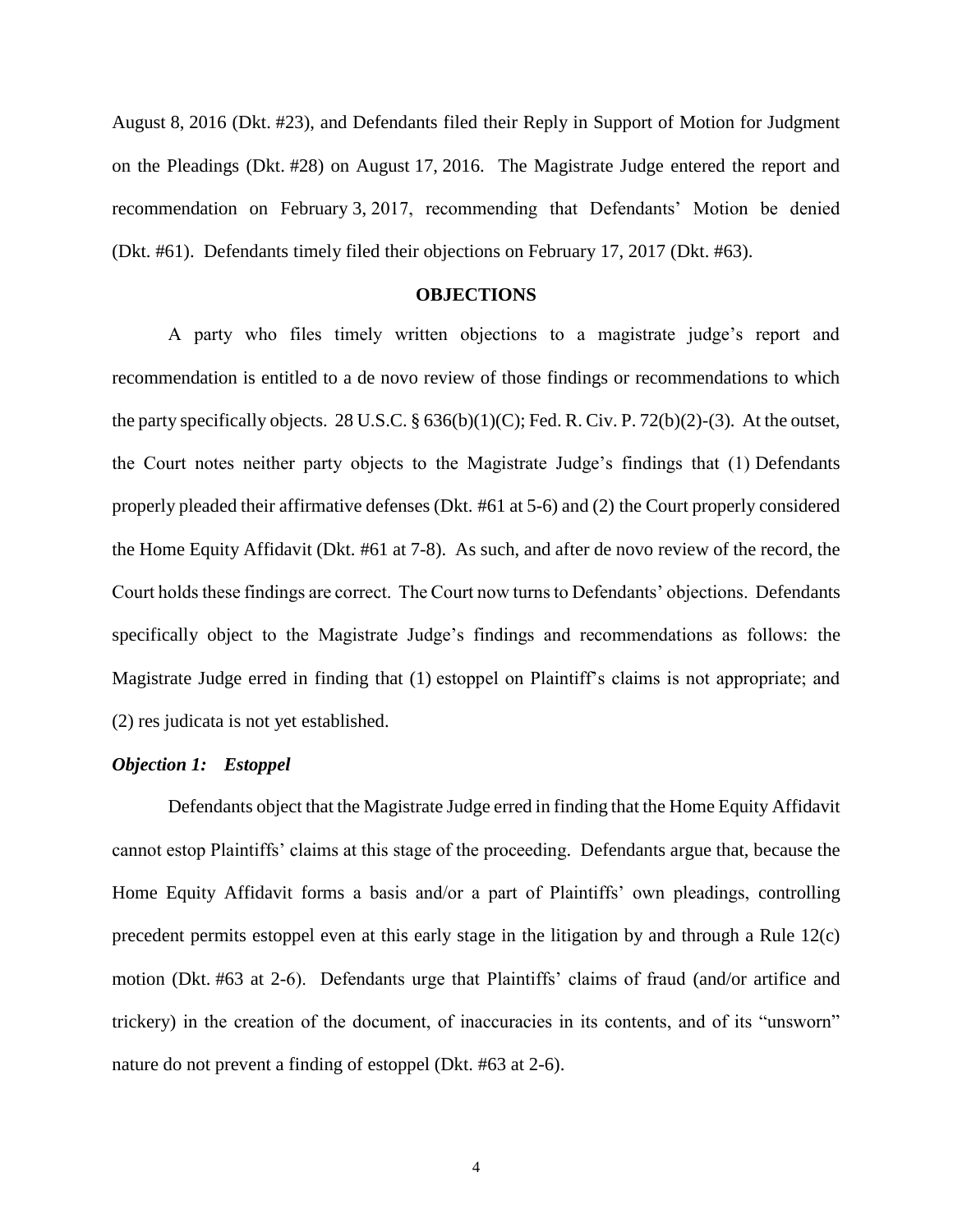Resolving a Rule 12(c) motion requires a court to determine whether the factual allegations, including matters contained in certain extrinsic documents attached to the pleadings or to a defendant's motion, "raise a right to relief above the speculative level." *Stockwell v. Kanan*, 442 F. App'x 911, 913 (5th Cir. 2011) (per curiam) (ruling on a 12(b)(6) motion and citing *Bell Atl. Corp. v. Twombly*, 550 U.S. 544, 555 (2007)); *see also Ackerson v. Bean Dredging, LLC*, 589 F.3d 196, 209 (5th Cir. 2009); *Guidry v. Am. Public Life Ins. Co.*, 512 F.3d 177, 180 (5th Cir. 2007) (noting 12(c) and 12(b)(6) motions are "subject to the same standard[s]"). The pleadings do so when the well-pleaded facts therein and/or attachments thereto show "more than the mere possibility of misconduct," i.e., acts sufficient to sustain a defendant's liability. *Stockwell*, 442 F. App'x at 913 (citing *Ashcroft v. Iqbal*, 556 U.S. 662 (2009)). Although attachments to the complaint and/or a defendant's motion generally control where the pleaded facts conflict with those contained in the attachment(s), *see id.* (citing *United States ex rel. Riley v. St. Luke's Episcopal Hosp.*, 355 F.3d 370, 377 (5th Cir.2004); *Simmons v. Peavy-Welsh Lumber Co.*, 113 F.2d 812, 813 (5th Cir.1940)), the inquiry at this stage focuses on the allegations . . . and not on whether the plaintiff actually has sufficient evidence to succeed on the merits[,]" *McCord v. Prudential Ins. Co. of Am.*, No. 1:10-cv-413, 2011 WL 3240486, at \*6 (E.D. Tex. July 1, 2011), *report and recommendation adopted*, 2011 WL 3236217.

Here Defendants contend the Home Equity Affidavit wholly forecloses Plaintiffs' claims because the Home Equity Affidavit conclusively estops Plaintiffs from arguing the loan was closed in violation of the Texas Constitution (Dkt. #63 at 3-4). Defendants argue that whether the Home Equity Affidavit was procured through fraud and/or is sworn or unsworn has absolutely no bearing on the dispute and that, in any event, Plaintiffs have in effect authenticated the Home Equity Affidavit by incorporating it into their pleadings (Dkt. #63 at 4-5). Further, Defendants assert the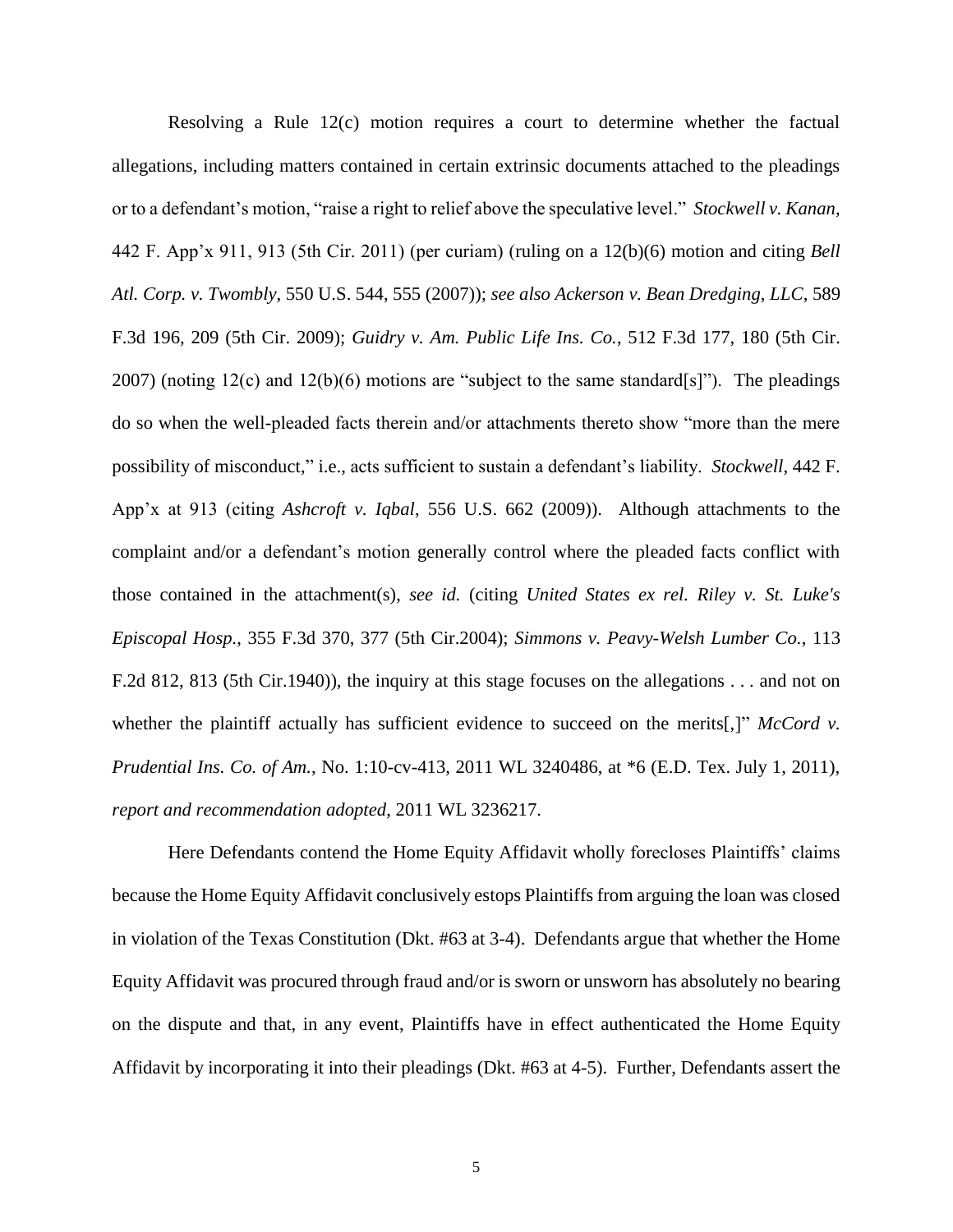cases cited in support of their arguments "are applicable regardless of the stage of the litigation" and need not be read to apply only later in the proceedings, such as at the summary judgment stage (Dkt. #63 at 5-6).

Texas law characterizes estoppel, including contractual quasi-estoppel, as an affirmative defense. *See, e.g.*, *Sosa v. Long Beach Mortg. Co.*, No. 03-06-00326-CV, 2007 WL 1711788, at \*1 (Tex. App.—Austin June 12, 2007, no pet.) ("Estoppel is an affirmative defense."); *Forney 921 Lot Dev. Partners I, L.P. v. Paul Taylor Homes, Ltd.*, 349 S.W.3d 258, 268 (Tex. App.—Dallas 2011, pet. denied) (characterizing contractual quasi-estoppel as an affirmative defense). In federal court, parties generally must litigate affirmative defenses at the summary judgment stage or at trial. *See F.D.I.C. v. Dawson*, 4 F.3d 1303, 1308 (5th Cir. 1993) (citing Professors Wright and Miller for the proposition that affirmative defenses when raised on a motion to dismiss "may easily be premature" given that facts countering the defense will not necessarily appear in the complaint). Affirmative defenses are litigated in this way because, once a defendant establishes one applies, the plaintiff bears the burden of going "beyond the pleadings and set[ting] forth specific facts showing a genuine dispute for trial . . . ." *See Schirle v. SOKUDO USA, LLC*, No. 4:08-CV-555- Y, 2011 WL 2881422, at \*4 (N.D. Tex. July 19, 2011), *rev'd on other grounds by Schirle v. Sokudo USA, L.L.C.*, 484 F. App'x 893 (2012) (unpublished).

Contractual quasi-estoppel, specifically, prevents a party "from asserting, to another's disadvantage, a right inconsistent with a position previously taken" even where the other party shows no "false representation or detrimental reliance." *Salas v. LNV Corp.*, 409 S.W.3d 209, 217 n.2 (Tex. App.—Houston [14th Dist.] 2013, no pet.) (citing *Forney*, 349 S.W.3d at 268). Under this doctrine, courts routinely estop plaintiffs from asserting Texas constitutional violations in foreclosure and related proceedings where the defense shows plaintiffs have made sworn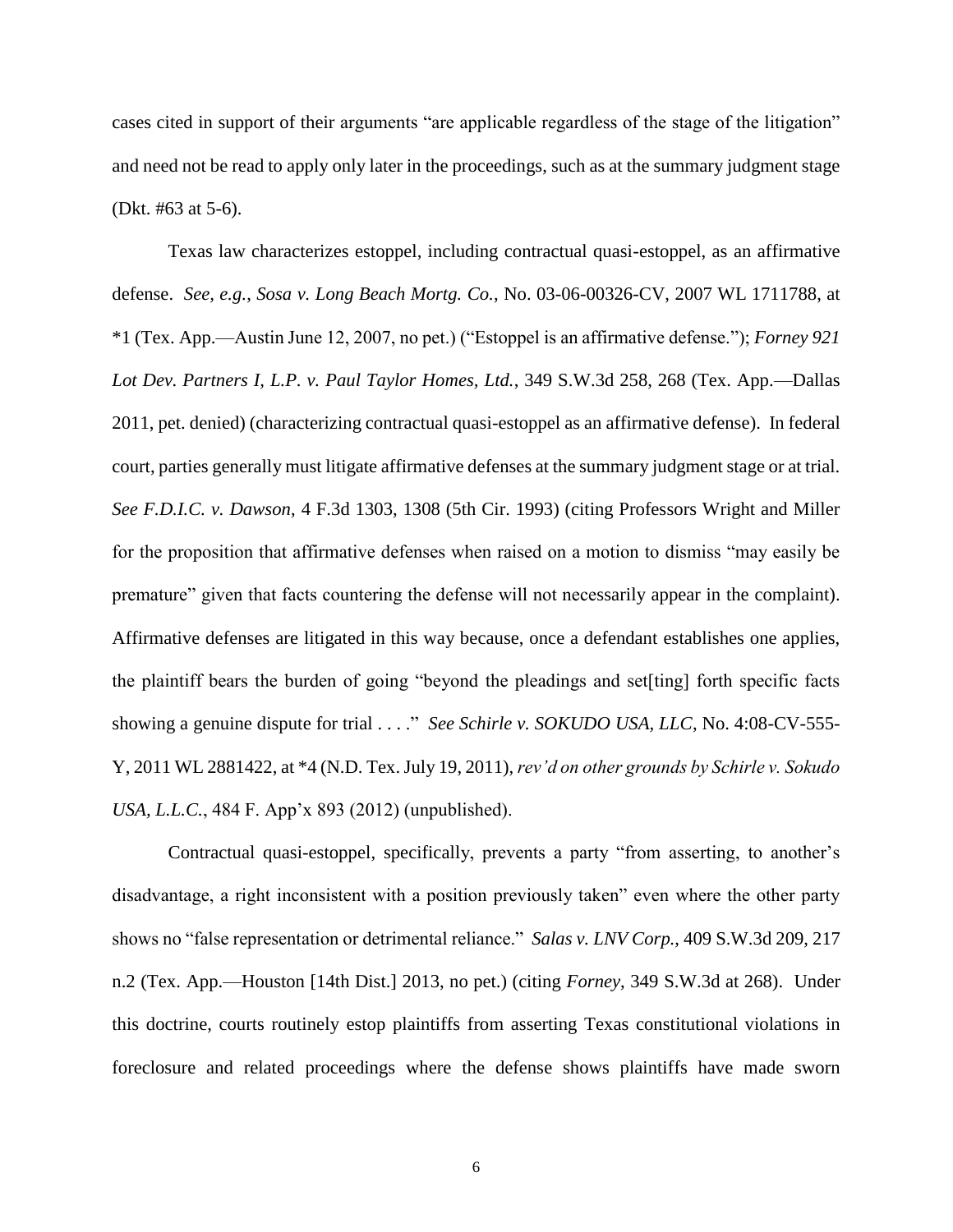statements to the contrary of their allegations. *See, e.g.*, *Salas*, 409 S.W.3d at 217-20 (finding at summary judgment stage that plaintiffs "did not offer any sworn statement or other evidence to contradict or disclaim the statements they swore to in the affidavits they executed at closing"), *Sosa*, 2007 WL 1711788, at \*3 (relying at the summary judgment stage on defendant's proffered "Texas Home Equity Affidavit and Agreement" in concluding the "affirmative defense of estoppel" should apply to estop plaintiffs' Texas constitution claims); *Puig v. Citibank, N.A.*, No. 3:11-CV-0270-L, 2012 WL 1835721, at \*10-11 (N.D. Tex. May 21, 2012), *aff'd*, 514 F. App'x 483 (5th Cir. 2013) (determining at the summary judgment stage that plaintiff failed to create a genuine issue of material fact through "tentative testimony" where affidavits created contemporaneous with closing provided evidence to the contrary). The determination whether a document has such estoppel effect typically is made at the summary judgment or trial stage because it constitutes litigation of an affirmative defense. *See, e.g.*, *Salas*, 409 S.W.3d at 217-20 (summary judgment), *Sosa*, 2007 WL 1711788, at \*3 (summary judgment); *Puig*, 2012 WL 1835721, at \*10- 11. *But see Summers v. PennyMac Corp.*, No. 3:12-CV-01235-L, 2012 WL 5944943, at \*9 (N.D. Tex. Nov. 28, 2012) (granting motion to dismiss where Plaintiffs did not contest the sworn home equity affidavit and did not allege the affidavit contradicted their pleaded allegations).

To reiterate, in the present case Defendants object that the Magistrate Judge erred in concluding the Home Equity Affidavit's estoppel effect could not be determined at this stage of the proceedings through a Rule 12(c) motion (Dkt. #63). The Magistrate Judge determined Plaintiffs' claims that the Home Equity Affidavit never was notarized and/or that Defendants procured the Home Equity Affidavit by trickery, fraud, or deceit (*see, e.g.*, Dkt. # 3 at 12-19; Dkt. #23 at 15-16) precluded judgment on the pleadings on Defendants' affirmative defenses at this stage because such determination might easily be premature (Dkt. #61 at 8-9). The Magistrate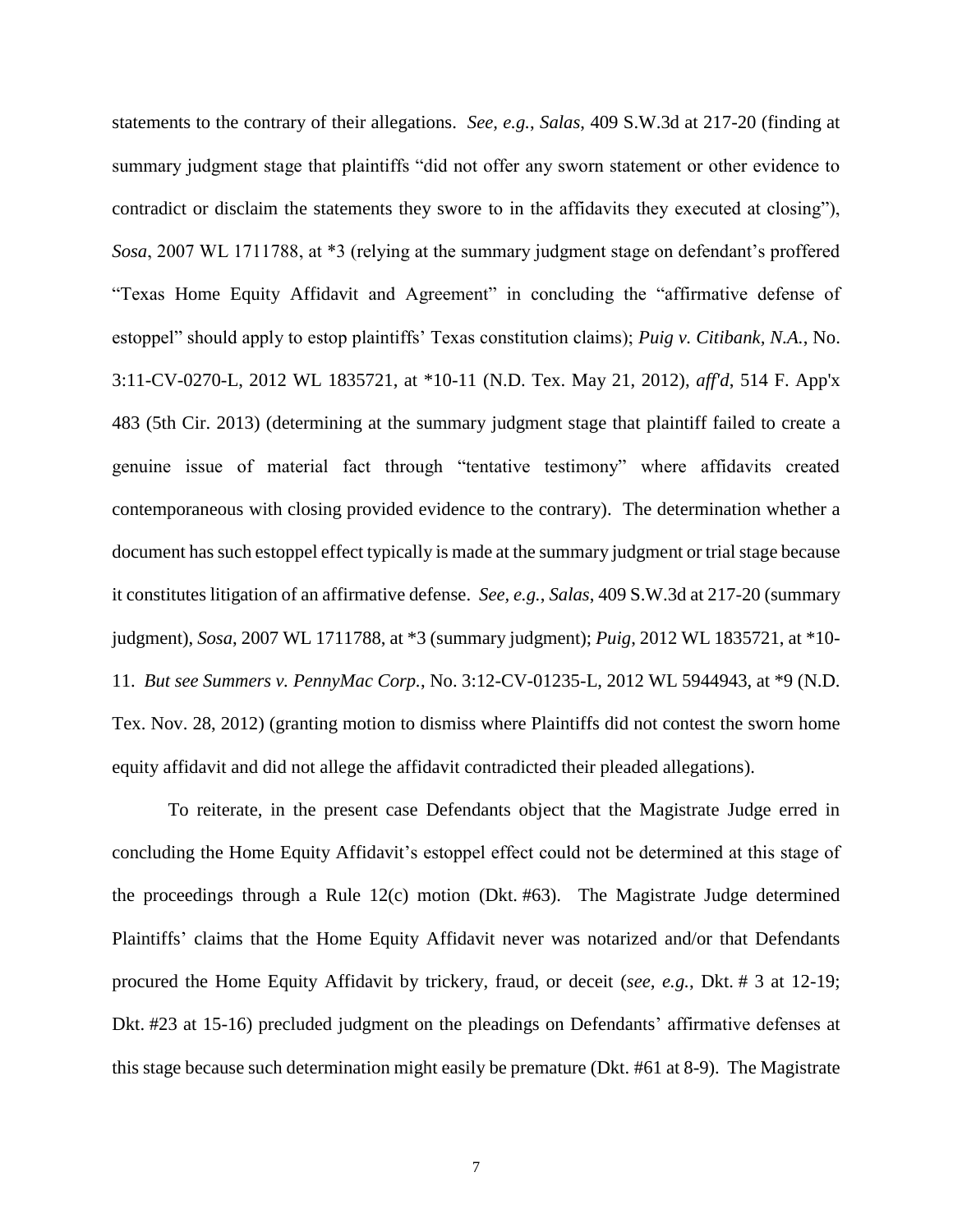Judge concluded Plaintiffs should be provided an opportunity to substantively respond—i.e., with evidence and/or more detailed factual allegations. Defendants argue that Plaintiffs' claims in this matter do not alter the Home Equity Affidavit's estoppel effect, asserting "[t]he cases cited by the Magistrate Judge wherein courts have found borrowers estopped from asserting claims contradicted by statements in an Affidavit . . . [should apply] regardless of the stage of the litigation . . . or whether the document is notarized" (Dkt. #63 at 6 (citing *Simmons*, 113 F.2d at 813, for the proposition that "[t]he litigant may be defeated by his own evidence, the pleader by his own exhibits[] . . .")). However, in making such assertion, Defendants fail to note that each of those cases hinge upon the sworn, largely undisputed nature of the documents attached to the pleadings. *Salas*, 409 S.W.3d at 219-20 (Plaintiffs "did not offer any sworn statement or other evidence to contradict or disclaim the statements they swore to in the affidavits they executed at closing."); *Sosa*, 2007 WL 1711788, at \*3 (noting plaintiffs "never disputed" the dispositive fact that they also had "affirmatively represented" at the loan closing); *Puig*, 2012 WL 1835721, at \*10-11 (considering plaintiffs' evidence to the contrary of the Affidavits before determining the parties had no "genuine dispute" about the representations made in the affidavits); *Summers*, 2012 WL 5944943, at \*9 (focusing on plaintiffs' representations made "under oath" in their Affidavit where plaintiffs did not contest those representations). Further, Rule 12(c) motions are "disfavored and rarely granted" in this Circuit. *Boyd v. Dallas Indep. Sch. Dist.*, No. 3:08–CV–0426–M (BF), 2009 WL 159243, at \*1 (N.D. Tex. Jan. 21, 2009) (Lynn, J.) (citing *Sosa v. Coleman*, 646 F.2d 991, 993 (5th Cir. 1981)); *see also Hairston v. Geren*, No. C–08–382, 2009 WL 2207181, at \* 3 (S.D. Tex. July 21, 2009) ("[A] motion to dismiss under Rule 12(c) is disfavored and rarely granted."). As such, these cases support the Magistrate Judge's determination that granting judgment on the pleadings on Defendants' estoppel defense would be premature at this stage: where a party disputes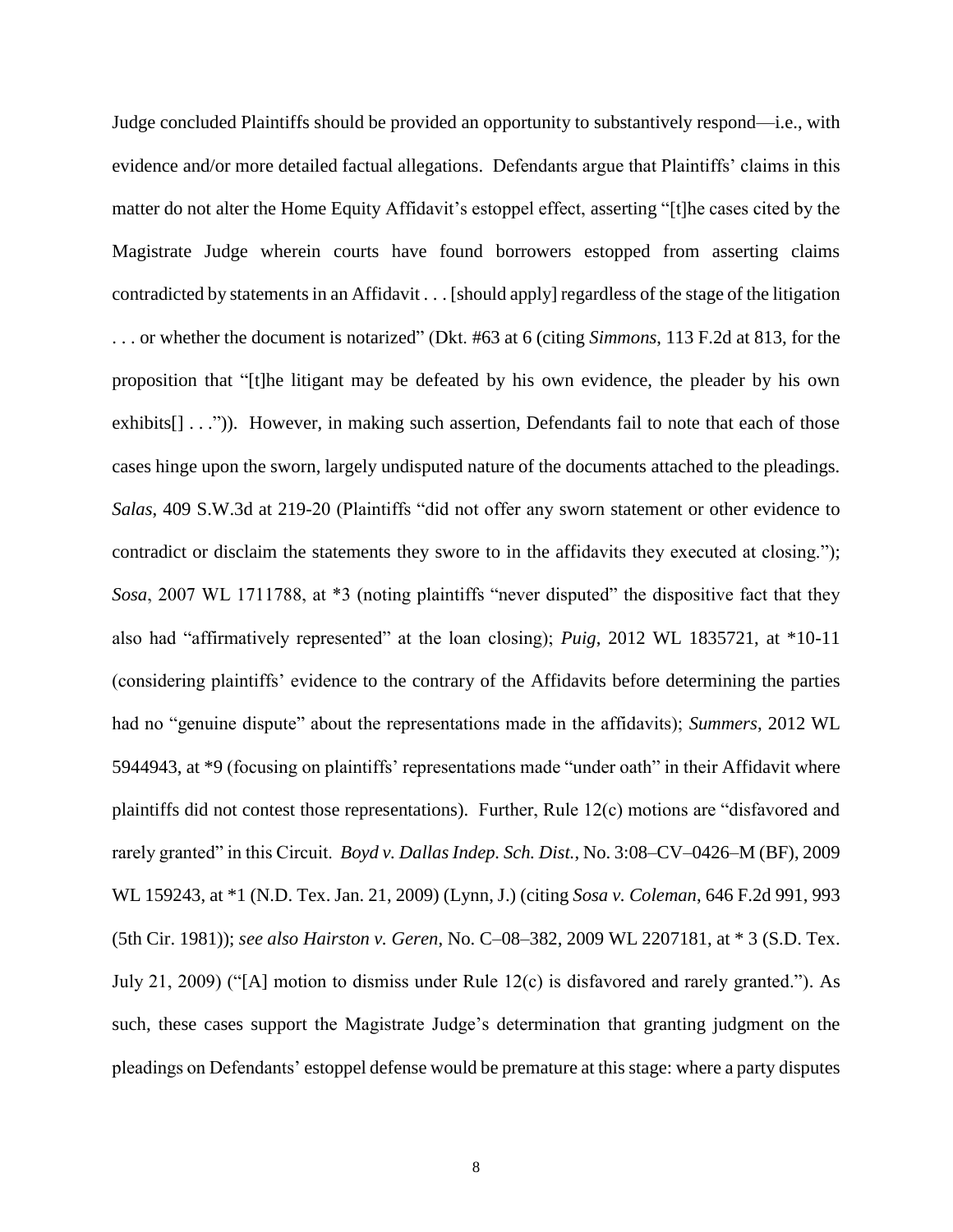and/or raises substantive concerns regarding the document relied upon to impose the estoppel effect, courts routinely consider evidence proffered alongside the document to determine the applicability of the estoppel defense. *See Salas*, 409 S.W.3d at 218-19. So to here, the Court finds such treatment appropriate. Accordingly, and in light of the authorities cited *supra*, dismissal at this stage on estoppel grounds would be inappropriate. The Court will wade into the factual considerations necessary to resolve the Parties' disputes regarding the Home Equity Affidavit upon motion for summary judgment. The Court overrules Defendants' first objection.

# *Objection 2: Res Judicata*

Defendants also argue the Magistrate Judge erroneously concluded Defendants do not establish the fourth element of res judicata—the requirement that the same claim or cause of action was raised in a prior proceeding (Dkt. #63 at 6-8). Specifically, Defendants contend that the same claim or cause of action arises here as in the *Priester I* litigation and that the Magistrate Judge erred in concluding no "same claim" finding could be made on the pleadings alone given Plaintiffs' allegations of a material change in circumstances: Defendants assert definitively no material change in circumstances has occurred. Moreover, Defendants argue that, because Plaintiffs' declaratory judgment and fraudulent concealment claims accrued (if at all) prior to the *Priester I* litigation, those claims are barred by res judicata (Dkt. #63 at 6-8). The Court focuses its analysis as the Magistrate Judge did on the fourth element, as the Court agrees no finding can be made regarding whether a material change in circumstances has occurred in this case on the current pleadings.

Four elements comprise a successful res judicata defense under federal law: (1) identical parties (or parties in privity); (2) a prior judgment entered by a court of competent jurisdiction; (3) a "final judgment on the merits"; and (4) the "same claim or cause of action" as in the previous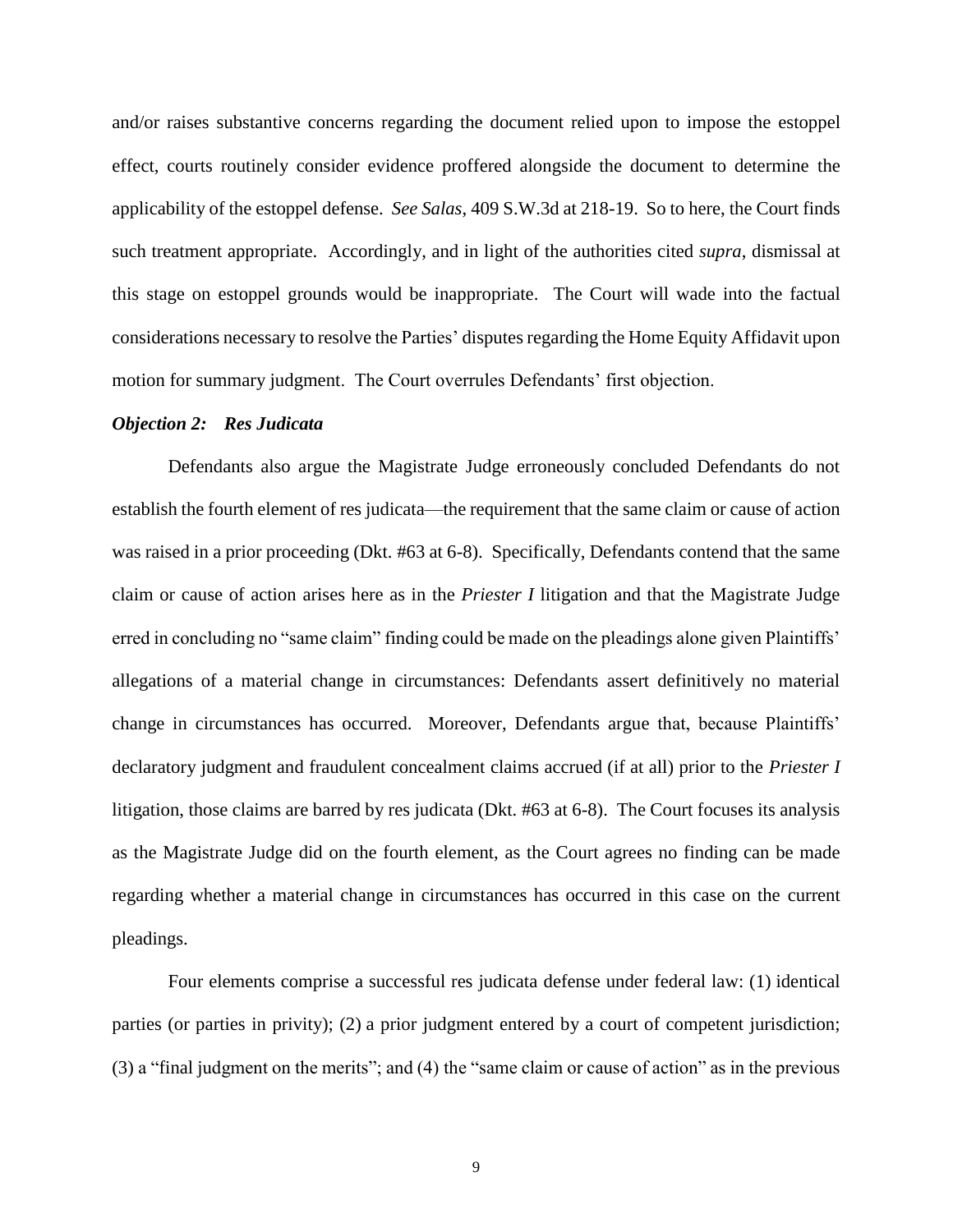case. *Oreck Direct, LLC v. Dyson, Inc.*, 560 F.3d 398, 401 (5th Cir. 2009). The party asserting res judicata bars an issue or claims bears the "strict burden of establishing each element of the defense . . . ." *See Webb v. Town of St. Joseph*, 560 F. App'x 362, 366-67 (5th Cir. 2014) (per curiam) (reversing a district court's grant of a motion to dismiss where defendants "failed to meet the strict burden of establishing each element of the defense" where the defendants failed to establish the fourth element of res judicata was met). This means that, at the 12(c) stage, a defendant must show "the elements of res judicata are apparent on the face of the pleadings" in order to prevail. *See, e.g.*, *United States v. Louisiana*, 196 F. Supp. 3d at 648 (quoting *Murry v. Gen. Servs. Admin.*, 553 F. App'x 362, 364 (5th Cir. 2014), in turn citing *Kansa Reinsurance Co. v. Mortg. Corp. of Tex.*, 20 F.3d 1362, 1366 (5th Cir. 1994)); *Cabot Golf CL-PP 1, LLC v. Cabot Golf CL-PP Acquisition, LLC*, No. 5:12CV39, 2013 WL 3927861, at \*3 (E.D. Tex. July 25, 2013), *aff'd sub nom. Cabot Golf CL-PP 1, LLC v. Nixon Peabody, LLP*, 575 F. App'x 216 (5th Cir. 2014) (noting that, prior to resolving a motion to dismiss on res judicata grounds, the court held hearing and considered oral arguments in addition to the parties' briefing); *see also Larter & Sons v. Dinkler Hotels Co.*, 199 F.2d 854, 855 (5th Cir. 1952) ("With respect to a specific affirmative defense such as res judicata, the rule seems to be that if the facts are admitted or are not controverted or are conclusively established so that nothing further can be developed by a trial of the issue, the matter may be disposed of upon a motion to dismiss  $\dots$ ."). Here the Magistrate Judge determined Defendants have not established the fourth element of res judicata because "it is unclear from the face of the pleadings whether a material change in circumstances and/or the operative facts has occurred"; the Magistrate Judge accordingly recommended denying judgment on the pleadings on res judicata grounds (Dkt. #61 at 14-15).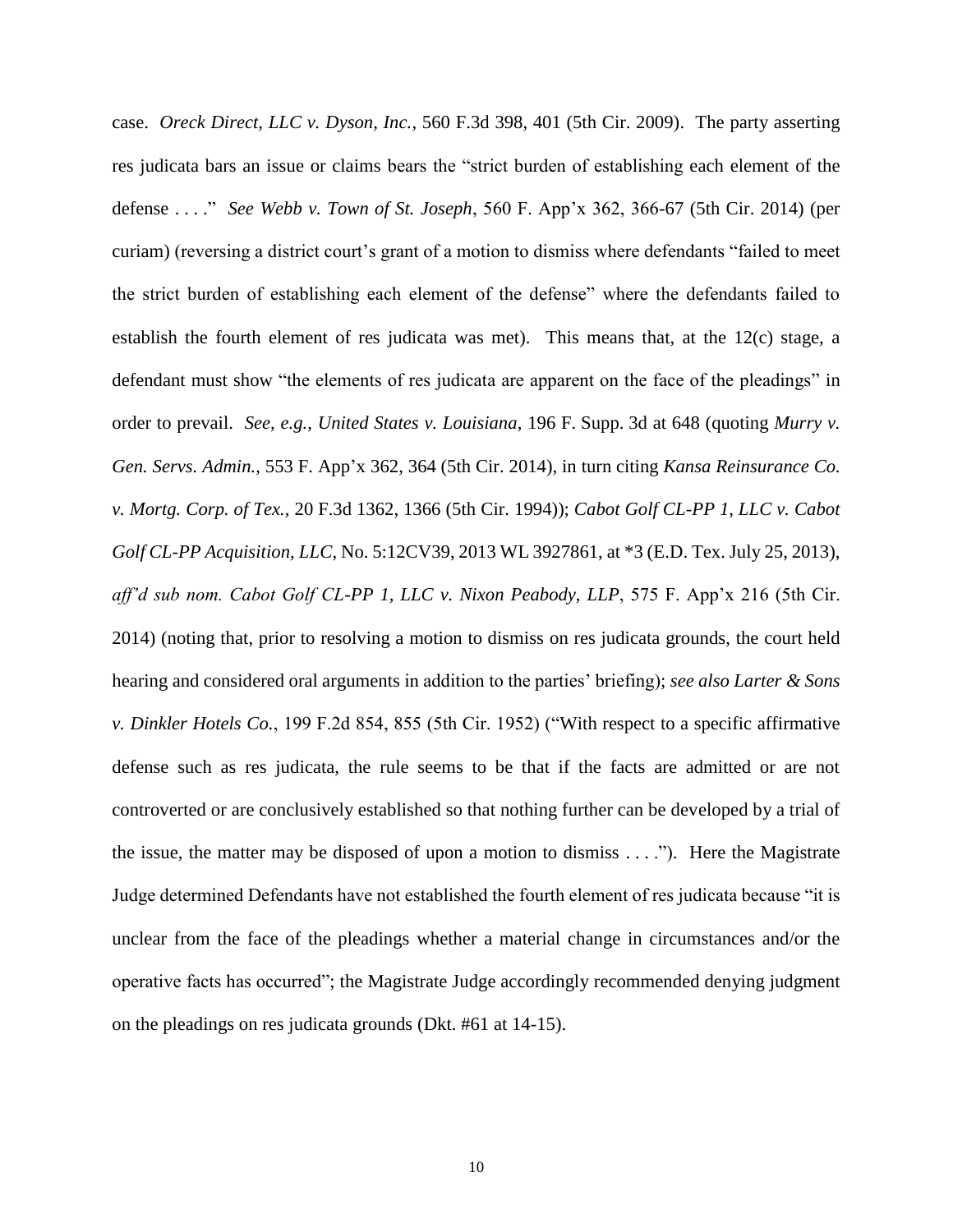Satisfying the fourth element of res judicata requires a party to show "the two cases under consideration are based on 'the same nucleus of operative facts.'" *United States v. Davenport*, 484 F.3d 321, 325-26 (5th Cir. 2007) (quoting *In re Southmark Corp.*, 163 F.3d 925, 934 (5th Cir. 1999)). Two cases share a nucleus of operative facts where the facts underlying each "relate[] in time, space, origin, or motivation, . . . they form a convenient trial unit, and . . . their treatment as a unit conforms to the parties' expectations or business understanding or usage." *In re Paige*, 610 F.3d 865, 872 (5th Cir. 2010). Determining whether two cases present the "same claim" requires a court to focus on the facts "'rather than [on] the type of relief requested, substantive theories advanced, or types of rights asserted.'" *Id.* (quoting *Davenport*, 484 F.3d at 326). Additionally, significant new facts that create new legal conditions may constitute a material change in circumstances giving rise to new claims not barred by res judicata. *See Wilson v. Lynaugh*, 878 F.2d 846, 851 (5th Cir. 1989).

Plaintiffs allege the foreclosure proceedings underlying this case constitute a material change of circumstances: Plaintiffs assert they now "are faced with the real and concrete threat of losing their home" where they were not before (Dkt. #23 at 13). Defendants contend, however, that Plaintiffs' claims here accrued, if at all, prior to the *Priester I* litigation, such that the foreclosure proceedings cannot have revived those claims (Dkt. #63 at 6-7) (citing *Feuerbacher v. Wells Fargo Bank*, No. 4:15-CV-59, 2016 WL 3669744 (E.D. Tex. July 11, 2016)). The Court held in *Feuerbacher* that the Texas Supreme Court's decisions in *Wood v. HSBC Bank USA, N.A.*, 505 S.W.3d 542 (Tex. 2016), and *Garofolo v. Ocwen Loan Servicing*, 497 S.W.3d 474 (Tex. 2016), did not abrogate *Priester I*'s holding regarding the accrual of certain causes of action, namely to quiet title. 2016 WL 3669744, at \*6. *Priester I* held "that the legal injury rule applies to the creation of unconstitutional liens" such that a cause of action for unconstitutional lien claims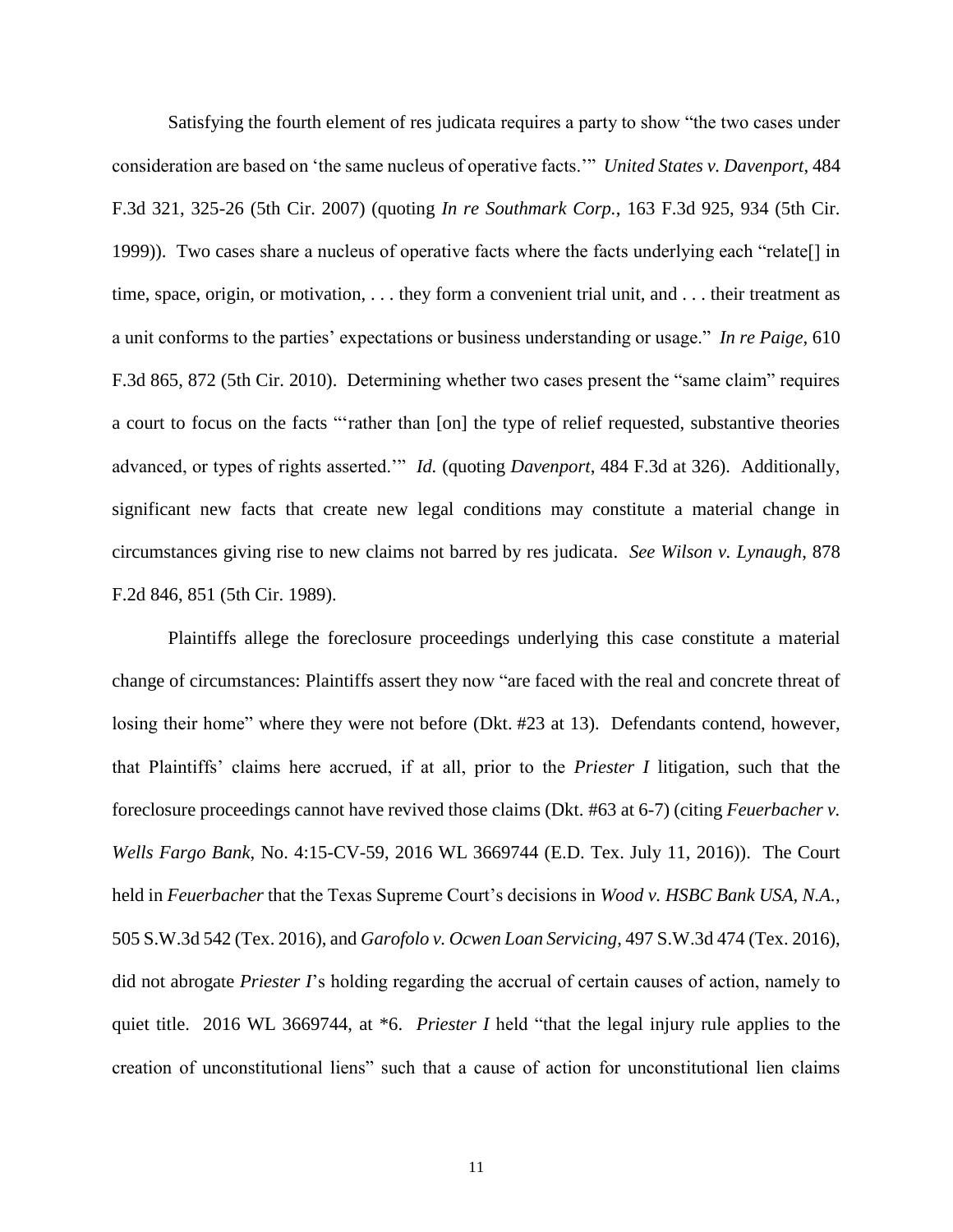accrues at the point of injury (absent the application of a tolling doctrine). 708 F.3d at 675-76. But at the time the Fifth Circuit decided *Priester I*, Defendants had not initiated any foreclosure proceedings and, in any case, Plaintiffs had not yet alleged, as they do here, that Defendants attempted to foreclose the purportedly unconstitutional lien.

The Court finds Plaintiffs are "entitled to offer evidence to support [their claim,]" given their allegations. *Jones v. Greninger*, 188 F.3d 322, 324 (5th Cir. 1999) (per curiam) (citing *Doe v. Hillsboro Indep. Sch. Dist.*, 81 F.3d 1395, 1401 (5th Cir. 1996)). Moreover, the Court declines to determine whether the foreclosure proceedings here constitute a material change in circumstances and/or operative facts at this stage without Plaintiffs having ever been provided an opportunity to amend. Plaintiffs should be afforded leave to amend their Original Petition so as to more fully set out the details of the alleged material change of circumstances. *See Waller v. DB3 Holdings, Inc.*, No. 3:07-CV-0491-D, 2008 WL 373155, at \*10 (N.D. Tex. Feb. 12, 2008) (finding leave to amend appropriate despite two prior amendments given "the pull to decide cases on the merits rather than on the sufficiency of the pleadings"); *cf. Mason v. Bank of Am.*, No. 4:13cv738, 2015 WL 1393235, at \*1 (E.D. Tex. Mar. 25, 2015) (noting in granting a motion to dismiss that the court had previously directed plaintiff "to file a brief stating how his claims were not barred by res judicata").

#### **CONCLUSION**

Having considered each of Defendants' timely filed objections (Dkt. #63), and having conducted a de novo review, the Court is of the opinion that the findings and conclusions of the Magistrate Judge are correct and adopts the Magistrate Judge's report (Dkt. #61) as the findings and conclusions of the Court.